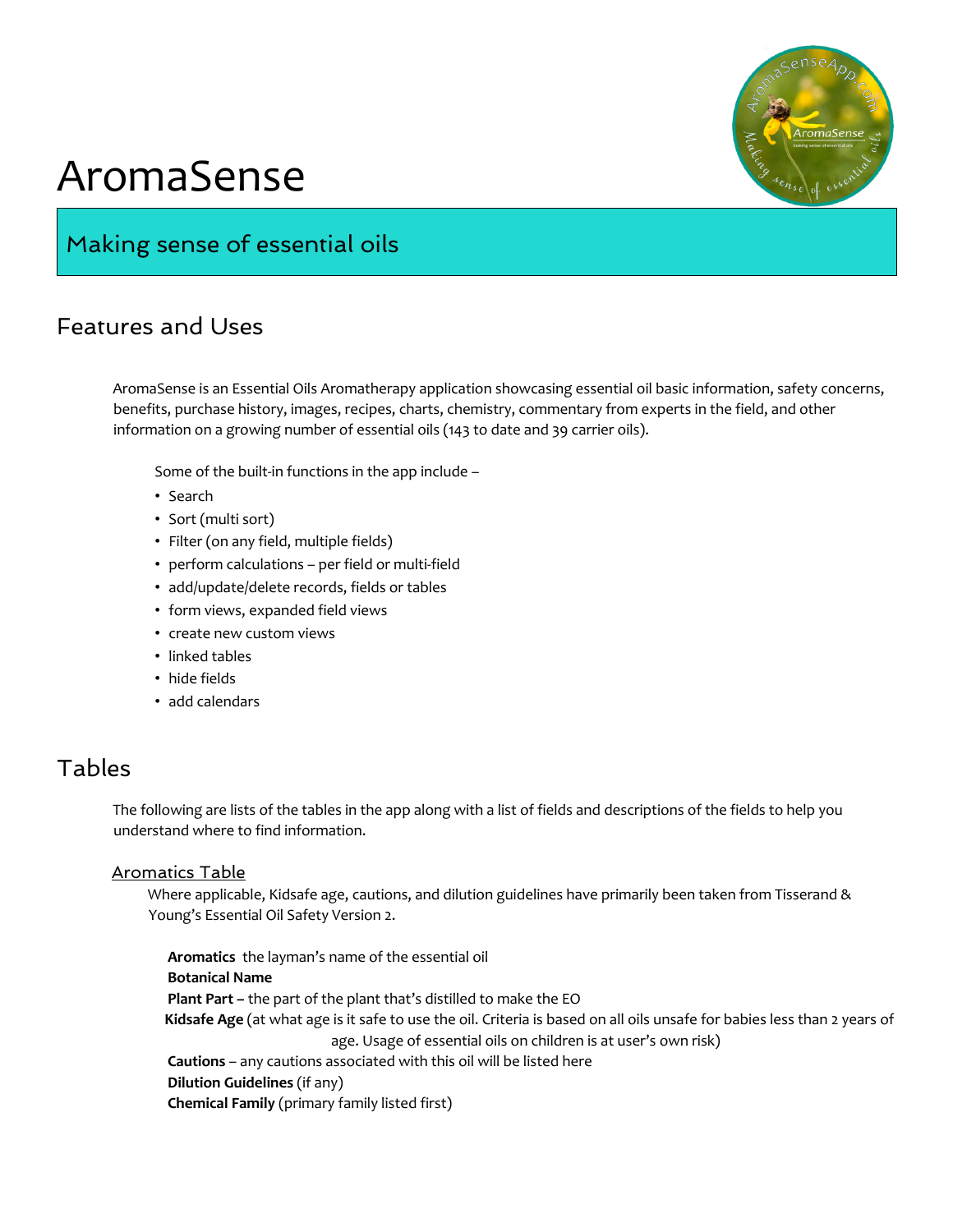**Extraction Method** (primary method; if different buying choice, captured in EO Purchase Info table; for example, you purchase a CO2 of the EO, capture that when you enter your Purchase record) **Perfume Note** – is it a Top, Middle, or Base Note? Sometimes it can be one or two **Botanical Family Therapeutic Properties** – what are the therapeutic benefits of the oil? A definition lookup table is available **Other Benefits** – for any other benefits not listed in the Therapeutic Properties **Expert Notes** –what leading experts or websites say about the oil **Personal Notes** – add your own information for each aromatic with any other comments you want to capture about the oil **Photo/Video** – images or videos of the oil **Shelf Life** – how long in years is the expected shelf life of the oil **References** – any specific references for that aromatic **Primary Chemical Family** – what chemical family / functional group of main constituents **Primary Constituents** – what are the top one, two or three top constituents for that oil **Constituent Values** – the aromatic's constituent profile from Tisserand's Essential Oil Safety v2 **Attachments** – anything of note about the aromatic – sample GC's, research, or your own files **Own It** – yes/no for quick reference when using filters for searching criteria **Misc Links** – any links to records in the Misc table, identified by user

#### Carrier Oils Table

The carrier oils you choose are just as important as the essential oils and for that reason AromaSense gives you a table dedicated to understanding them.

**Name** – layman's name of the oil **Botanical Name Viscosity Shelf Life Contains** – what vitamins, minerals, etc are in the CO **Uses** – skin care, hair care, massage, cosmetics **Therapeutic Properties** – what are the therapeutic benefits of this CO **Good For** – what are some of the ways to use this CO **Images** – image of the plant **Expert Notes -** what leading experts or websites say about the oil **Personal Notes -** add your own information for each aromatic with any other comments you want to capture about the oil **Attachments** 

#### Dilutions Calculator

Calculate the proper dilutions for your blends using the Dilutions Calculator.

Choose from mL or Oz, specify how much, what percentage dilution you want, and the calculator will tell you how many drops you need.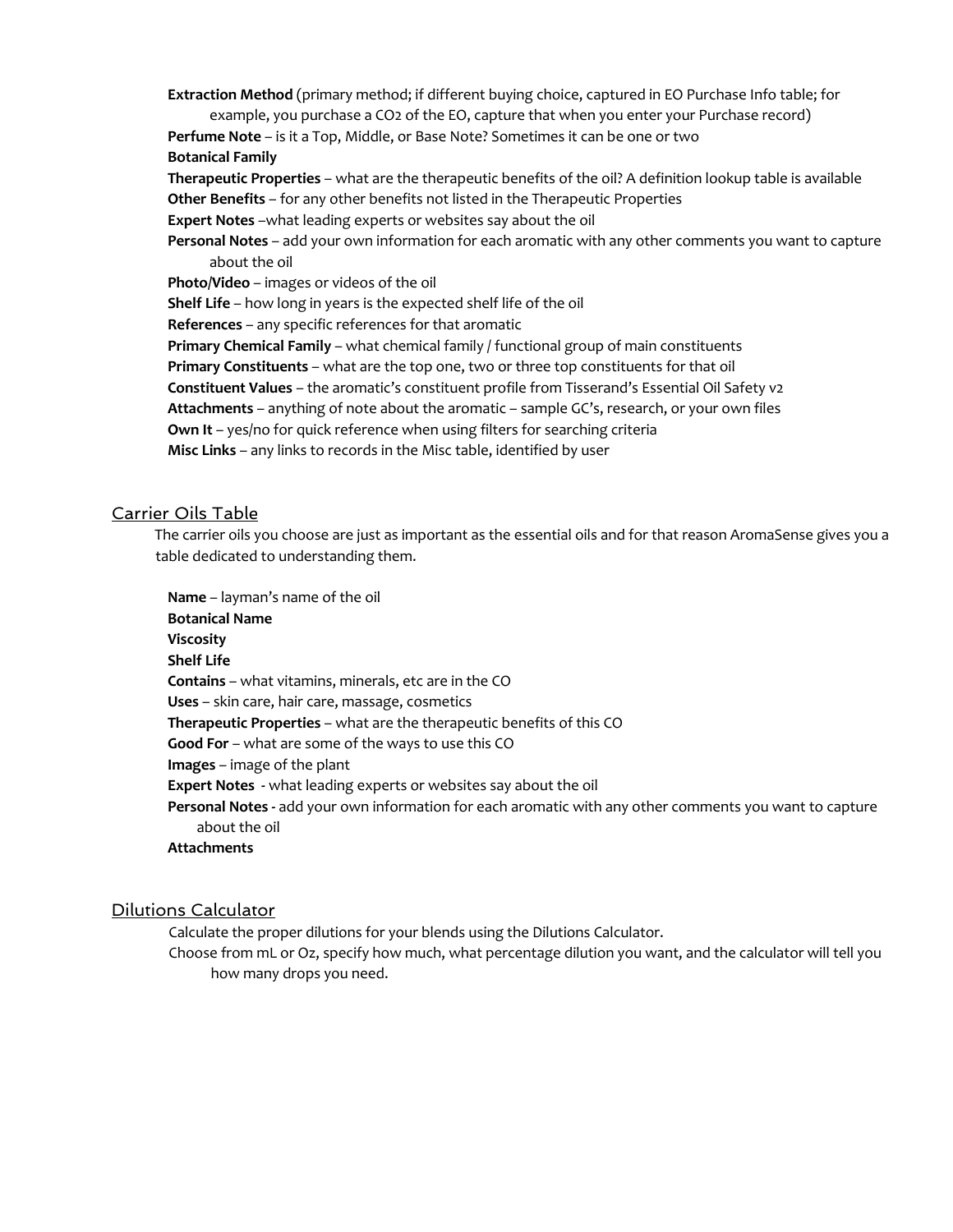#### Misc Table

Table for your favorite articles, charts, recipes, blends, everything regarding essential oils and aromatherapy to collect and store all in one place for easy reference. Easy to search, easy to find.

#### **Name**

**Category** – Article, Charts, Expert Tips, Image, Link, Master Blend, Recipe, create your own **Rating –** based on 1-5 scale **Ingredients** – Identify ingredients which you can sort, filter **Directions –** if it's a recipe or a blend, you can add the directions here **Therapeutic Benefits Personal Notes -** add your own information for each aromatic with any other comments you want to capture **Attachments** – when available **Source** – where the information was found, include URL when available **Favorite** – check so you can sort/filter records by your favorites **Link to Aromatics** – use this field to link your record to a specific aromatic

#### Botanical Families

**Family Name Description** – Basic description of the family **Plant Example** – an image of a plant in the family

#### Therapeutic Property Lookup

Not sure of all those therapeutic properties of the oils? Use this table to check the definition. **Therapeutic Property Definition Notes Attachments**

#### Purchase Info Table

For the AromaSense FULL version users, the Purchase Info Table provides the fields you need to keep track of all those purchases – this table is linked to the EO Info and the Carrier Oils tables when the record is created from the oil record within that table.

#### **EO Name**

**Vendor** – where was the oil purchased **Purchase Date** – when was the oil purchased **Product Size** – what size was the bottle purchased **Purchase Price** – what was the price of the oil **Extraction Method** – what was the extraction method of the oil; option list **Distillation Date** – when was the oil distilled **Harvest Location** – where was the oil grown

#### Vendor Lookup

Want to know a supplier you can trust? We've included a few WE trust and you can add your own.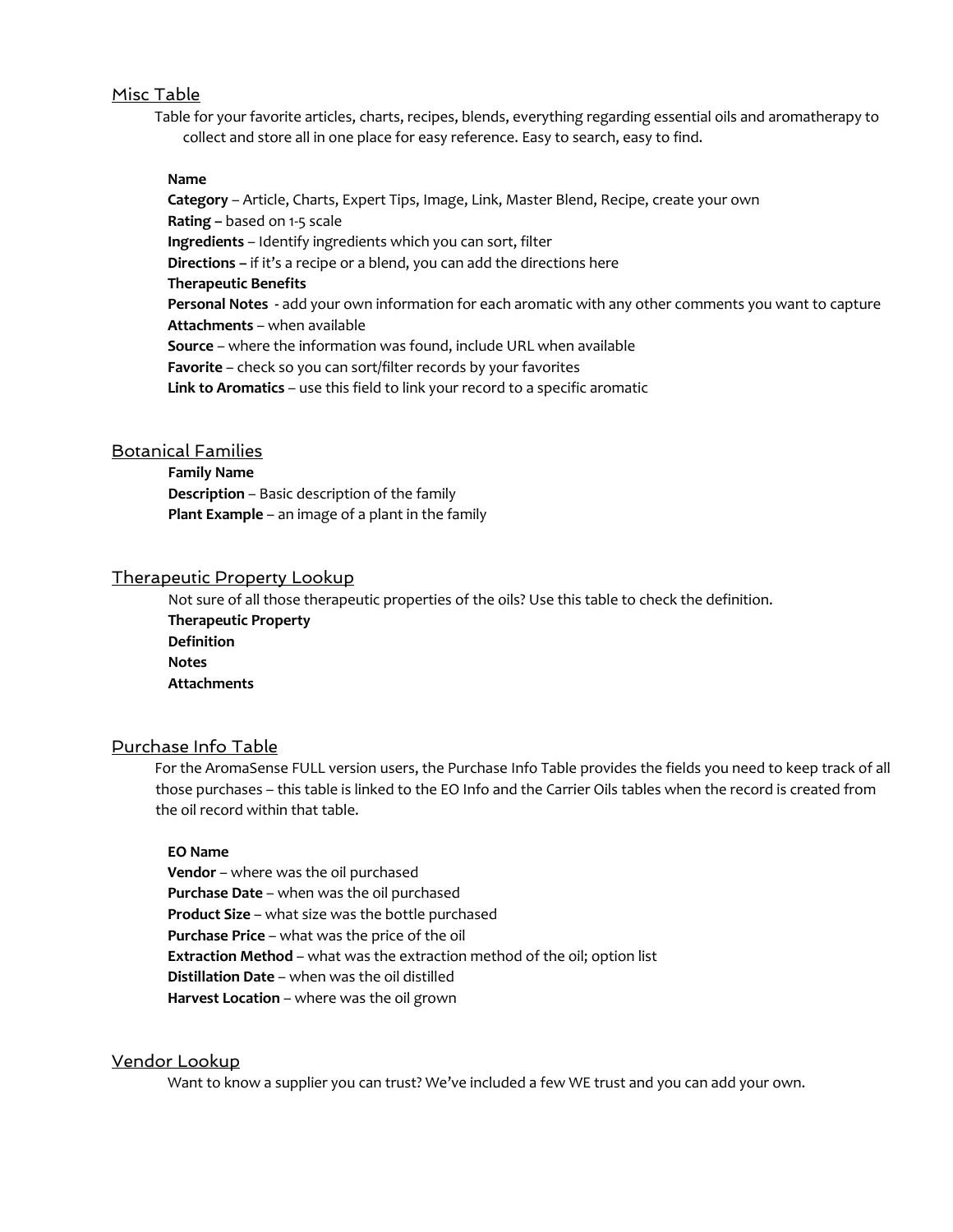#### Synergies Table

Many essential oil users like to purchase synergies as well as single essential oils. For that reason, AromaSense provides a table highlighting the brand synergies, the oils in the synergies and a description of what the synergy is used for.

**Synergy Name Brand Kidsafe** (yes/no) **Ingredients** - can be just EO or EO drops if known **Description** – what is the synergy used for **Directions** – how do you use the synergy **Attachments** – if applicable

## LIABILITY DISCLAIMER

The developers of this software application are not doctors. The data within this application should not replace medical advice.

- Please go to a doctor if you have any medical issues.
- While we have taken every effort to provide accurate information within this application and have researched thoroughly, it is still your responsibility to research each oil and determine if it is the right oil for you.
- If you have allergies to any of the plants, please do not use the oils from those plants.
- If you have children, please take the time to make sure the oils are kid safe for the age(s) of your child(ren). The Safe for Kids ages are based on expert notes, but if there was doubt, the developers erred on the side of caution.
- If you are pregnant or breastfeeding, please research oils that are safe to use during this time in your life.
- If you are on medications, please take time to research each oil to see if there are restrictions for the medications you are on. If you have special medical conditions, it is your responsibility to research the oils that may affect your condition. AromaSense takes no responsibility for any inaccuracies in the data and holds you solely responsible if you choose to use the oils.
	- Safety does not include oral use and taking aromatics internally should only be done with the direction of a clinical aromatherapist with a background in aromatic medicine.

By downloading this app, you understand that you are accepting sole responsibility to use the application, that you do not hold Lynnette Crouse, AromaSense, any of the contributors, or any of the contents of this app responsible for what happens as a result of your use of essential oils.

### USER AGREEMENT

Initial installation is much easier if you are on a computer or laptop.

Remember to install Airtable on your mobile devices to access AromaSense from those mobile devices.

Support for AromaSense is through AromaSense and *quasimom@outlook.com* and not through Airtable Support.